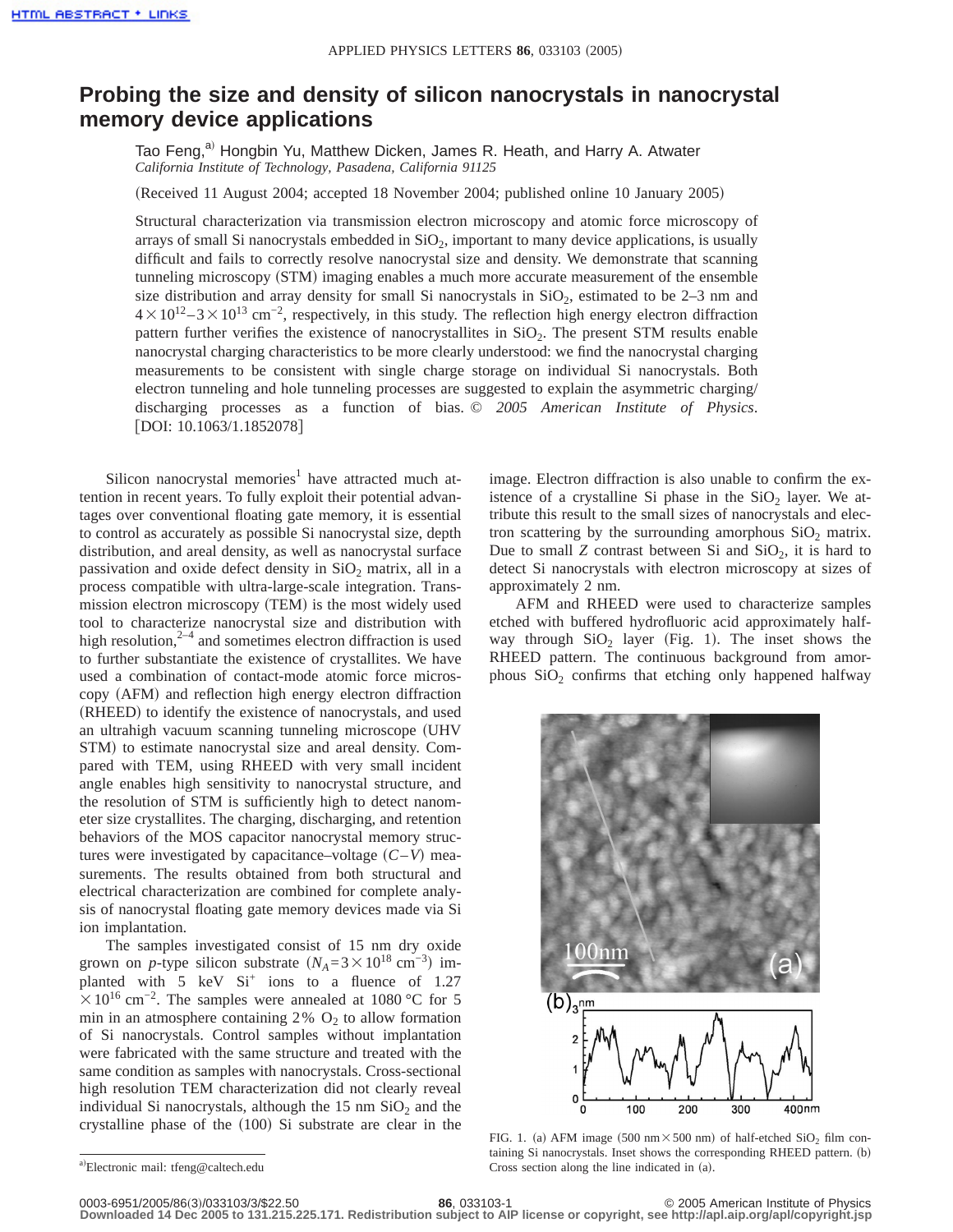

FIG. 2. (a) STM topography image (50 nm $\times$ 50 nm) of Si nanocrystals on Si substrate. Inset shows the corresponding RHEED pattern. (b) Cross section along the arrow in (a).

down. Compared with the pattern from a control sample under exactly the same experimental condition (not shown), it is different since at least one bright ring can be seen. After digitally subtracting the diffraction pattern of the control sample from the diffraction pattern of the half-etched sample, more rings could be found. These rings indicate the existence of Si nanocrystals with random crystalline orientations. Figure  $1(a)$  shows contact mode AFM images with 0.5 µm field of view. Using this result, a nanocrystal areal density can be estimated to be  $1.6\times10^{11}$  cm<sup>-2</sup>. This is an underestimated value. Because the tip size is much larger than nanocrystal sizes, the observed "particles" in the images are in fact clusters of dozens of nanocrystals,<sup>5</sup> which is verified by STM measurement on a fully etched sample. With the results from contact-mode AFM and RHEED, the nanocrystal formation in  $SiO<sub>2</sub>$  layer is identified qualitatively.

To evaluate quantitative data like nanocrystal sizes and density, STM is found to be a better tool. Millo *et al.* have used STM to characterize CdSe and InAs quantum dots on Au.<sup>6,7</sup> The STM measurements of Si nanocrystals fabricated through low pressure chemical vapor deposition<sup>8</sup> and nanocrystalline silicon films obtained by boron implantation of amorphous Si layers<sup>9</sup> have also been reported. In our case, samples have to be etched with buffered hydrofluoric acid to completely remove  $SiO<sub>2</sub>$ , leaving Si nanocrystals terminated with hydrogen and adhering directly on the Si substrate. Within several minutes after etching, samples were loaded into the chamber of an ultrahigh vacuum STM. The vacuum inside the chamber was kept at  $1 \times 10^{-10}$ Torr to avoid further oxidation of Si. Figure  $2(a)$  shows the resolved Si nanocrystals in a cluster. The lateral dimension of the image is 50 nm. The sizes of the particles are quite uniform in this area, with smallest interparticle distances of about 3 nm [Fig.  $2(b)$ ]. Based on this information, we set an upper bound of nanocrystal size to be 3 nm. Because tip convolution effects occur even for a sharp STM tip, the scan profile of an individual

nanocrystal cannot be used to obtain an accurate width or aspect ratio. Larger area scans of half-etched sample [Fig.  $1(b)$ ] indicate surface variation of about 3 nm, and photoluminescence (PL) measurements by Biteen *et al.* give a size of 3.2 nm10 when compared with calculations by Puzder *et al.*<sup>11</sup> Both are consistent with STM results. It should be noted the size obtained from PL data may be overestimated due to the energy transfer from small nanocrystals to large nanocrystals. The areal density of nanocrystals on fully etched sample is measured to be around  $4 \times 10^{12}$  cm<sup>-2</sup>, which is 25 times higher than the result from AFM. Consider the loss of nanocrystals during etching process, this value is still a lower bound. Assuming an average nanocrystal size of 2.5 nm, the calculation using total fluence of implanted  $Si<sup>+</sup>$  ions gives an area density of  $3 \times 10^{13}$  cm<sup>-2</sup>, which is an upper bound. Some  $Si<sup>+</sup>$  may be implanted into Si substrate, and there is also Si loss by defusing into the substrate during high temperature annealing. Even for Si atoms remaining in the  $SiO<sub>2</sub>$ , not all contribute to the formation of nanocrystals. The actual nanocrystal density should be between these two values. The inset of Fig.  $2(a)$  shows RHEED pattern, in which diffraction spots and Kikuchi lines from single crystal substrate and diffraction rings from nanocrystals can be clearly seen, while the pattern of the control sample does not contain diffraction rings. The clear rings in diffraction pattern of fully etched sample further prove the observed nanoparticles in STM images are crystalline.

To evaluate the potential applications of such nanocrystals in memory device, 800-Å-thick gold was deposited with mechanical masks on top of samples with nanocrystals embedded in 15 nm  $SiO<sub>2</sub>$  to form metal–oxide–semiconductor (MOS) structure. Capacitance–voltage  $(C-V)$  measurements were used to analyze charging and discharging phenomena. Figure  $3(a)$  shows  $C-V$  hysteresis curves with various scan ranges of gate bias. In the experiment, MOS devices were first scanned between  $-1$  and  $+1$  V  $(\pm 1$  V scan), and no hysteresis was found, indicating no charging or discharging. The observed flatband voltage is very close to the theoretical value for  $Au/SiO_2/p-Si$  structure, -0.15 V.<sup>12</sup> The same happened for  $\pm 2$  V scan. After that, there is still no hysteresis in  $\pm 3$  V scan, but the curve shifts to the left by a small amount. This indicates charging of holes into the floating gate, but no erasing at positive voltages. In the subsequent ±4 V scan, erasing of holes leads to the appearance of hysteresis. Due to partial erasing, the right edge of the *C*–*V* curve is still to the left of initial curves of the  $\pm 1$  V scan and  $\pm$ 2 V scan, until the positive voltage is large enough for complete erasing, which happened at 4.5 V. After that, both hole charging and electron charging of the floating gate can be observed, resulting in a wider and wider hysteresis loop. The retention times were obtained with capacitance decay measurements at 0 V, after MOS capacitor is charged at +5.5 and  $-5.5$  V, respectively [Fig. 3(b)]. It is within the range that capacitance changes about linearly with voltage shift, which is proportional to areal density of stored charges. So the shift of capacitance can be an indication of charges left in the floating gate. Logarithmic dependence on time was observed as has been reported.<sup>13</sup> This is also consistent with leakage current decay measurement at 0 V, which shows a 1/*t* dependence on time. The estimated time to lose 30% of holes is about  $10<sup>4</sup>$  h, while it is about 1 h for electrons.

In the experiments, higher voltages are needed to shift the  $C-V$  curve to the right, while the corresponding electron **Downloaded 14 Dec 2005 to 131.215.225.171. Redistribution subject to AIP license or copyright, see http://apl.aip.org/apl/copyright.jsp**